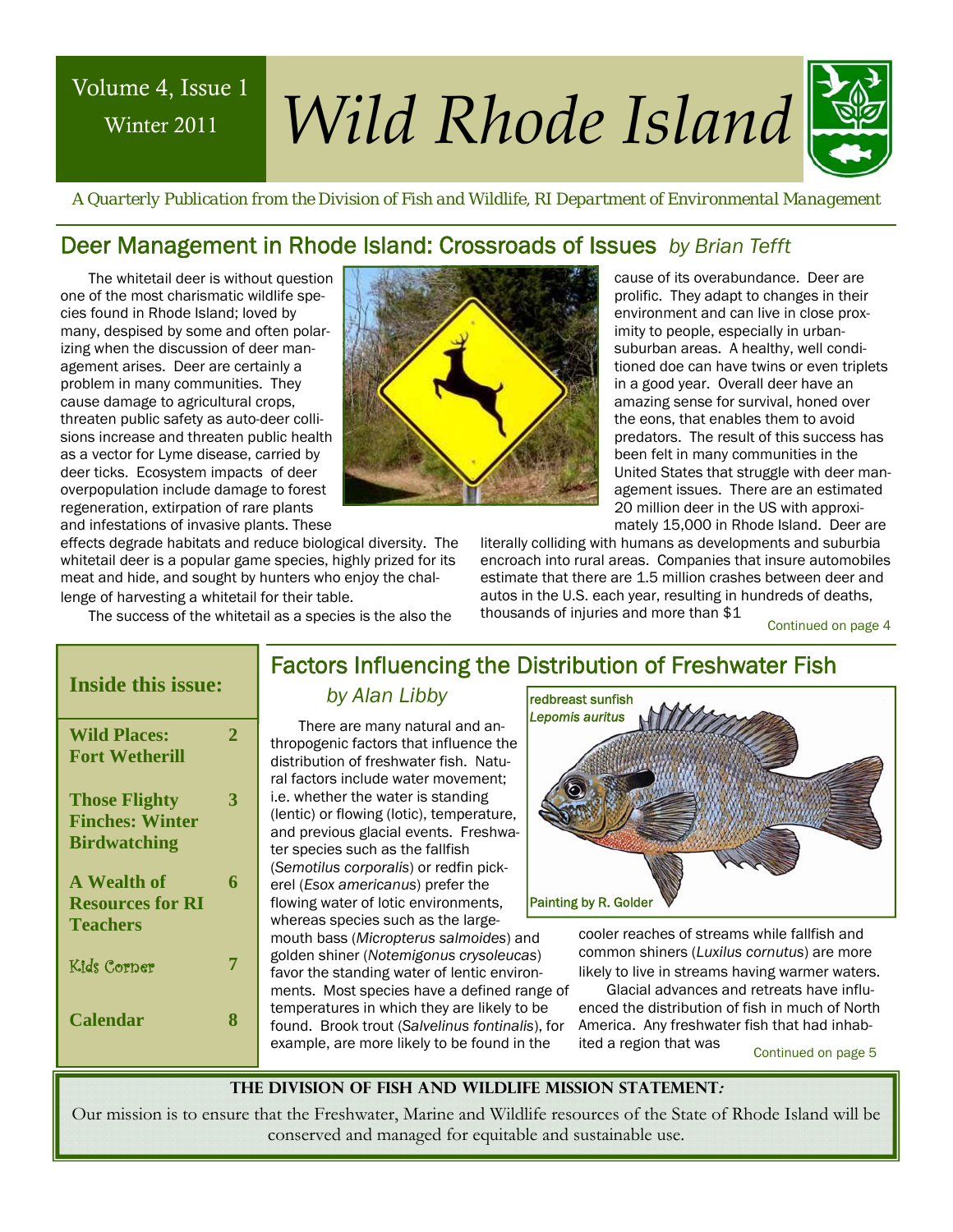### Wild Rhode Island



*Janet Coit Director, Rhode Island Department of Environmental Management* 

*Larry Mouradjian, Associate Director, Bureau of Natural Resources* 

*Wild Rhode Island* is a quarterly publication of the Rhode Island Department of Environmental Management Division of Fish and Wildlife. Printing is supported by the Aquatic Resource Education program (*Federal Aid Grant F-42-E*).

alter the landscape, and Publisher: Kimberly Sullivan, Principal Fisheries Biologist, ARE Coordinator

Editor: Veronica Masson, Principal Fisheries Biologist

For a free subscription to *Wild Rhode Island* please call (401) 789-0281 or send an email to veronica.masson@dem.ri.gov. Please indicate whether you would like to have the newsletter sent to you via email or US mail.

> *Wild Rhode Island* is also available on the web at: www.dem.ri.gov

To report an environmental emergency or violation please call the RIDEM Division of Law Enforcement (401) 222-3070

### Wild Places: Fort Wetherill Narrative Courtesy of *Defenses of Narragansett Bay in WW-II,* By Walter K. Schroder Compiled by S. *Olszewski*

Situated atop 50 to70 foot high cliffs with clear views of the horizon and Block Island to the south, Fort Wetherill held an important strategic position within an extended harbor defense system of Narragansett Bay during World Wars I and II. The government acquired the first parcels of land for this fort in 1799. Additional acreage was later purchased bringing the total

area of the military reservation to 61.5 acres. In 1900, the enclave was formally dedicated as Fort Wetherill. The site contains the largest concrete fortifica-

tions of its kind in Rhode Island. Because of the spatial constraints it was laid out in an uncommonly tight

linear array, featuring a variety of gun sizes and types, from 12-inch barbette-mounted and disappearing rifles, to the smaller 6 inch and 3-inch pedestal types.

The majority of the mounted guns, and the barracks that housed officers and enlisted personnel, were located at the western end of the reservation, now known as Fort Wetherill State Park. Most of the military personnel serving at the fort during World War II were members of Rhode Island's own 243rd Coast Artillery Regiment, some of whom later chose to become permanent residents of the Town of Jamestown. After the war, a number of wooden barracks were acquired by local citizens and relocated to sites throughout town.

A complete Submarine Mine and Cable facility consisting of several buildings, a wharf, tram rails, and ancillary facilities occupied the easternmost section of the fort during the World Wars. Three permanent structures were preserved and upgraded, and now house the offices of the Division's, Marine Fisheries section. Here the State's Marine Fisheries Biologists, with a host of research vessels, monitor and manage the marine resources of Narragansett Bay and Rhode Island Sound. The Submarine Mine and Cable facility now houses the Division's marine wet lab.

Historically, the rocky cliffs behind and above the buildings of the Harbor Mine Complex were of military significance to



granite cliffs effectively commanded the approaches to the East Passage of Narragansett Bay. The Colonists abandoned this site when a British fleet of 81 ships landed in excess of 6,000 troops in Newport on December 8th, 1776. For three years, both British and Hessian soldiers occupied and improved upon these earthworks as part of

> their general occupation of Conanicut Island. Hessian troops

Rhode Island's earliest colonists, who built earthen fortifications on its headland and installed cannons to protect nearby Newport from the British during the early days of the Revolutionary War. The guns atop the steep

briefly abandoned the site on July 29<sup>th</sup>, 1778 when a large French fleet, under command of Comte Charles Hector d'Estaing, made its way into the inner harbor of Newport to assist the Colonists against the British by putting a large contingent of troops ashore on Conanicut Island on August 8th. Soon after these landings, a British fleet was spotted on the horizon to the south. The French commander promptly withdrew his troops and sailed for open waters to engage the enemy. In the days that followed, both fleets suffered severe hurricane damage, preventing the French from returning to the Bay at that time.

The British-Hessian occupation of the Newport area ended on October 5, 1779, when King George III withdrew his forces from Narragansett Bay. On July 10, 1780, the French returned under command of Comte de Rochambeau. His Large armada and 5,800 soldiers occupied the Newport-Jamestown area until June 1781, when the French broke camp and marched to Philadelphia, joining General Washington's forces in the defeat of the British at Yorktown.

The Fort Wetherill Marine Laboratory and State Park can be accessed from the Jamestown Bridge. Follow Route 138 to the Jamestown exit (last exit before toll booths for Newport's Pell Bridge). Continue south on Conanicus Ave., past the waterfront, bear left at the Ft. Wetherill State Park sign and follow road to the end. There is a sign and the entrance to the parking lot is on the right.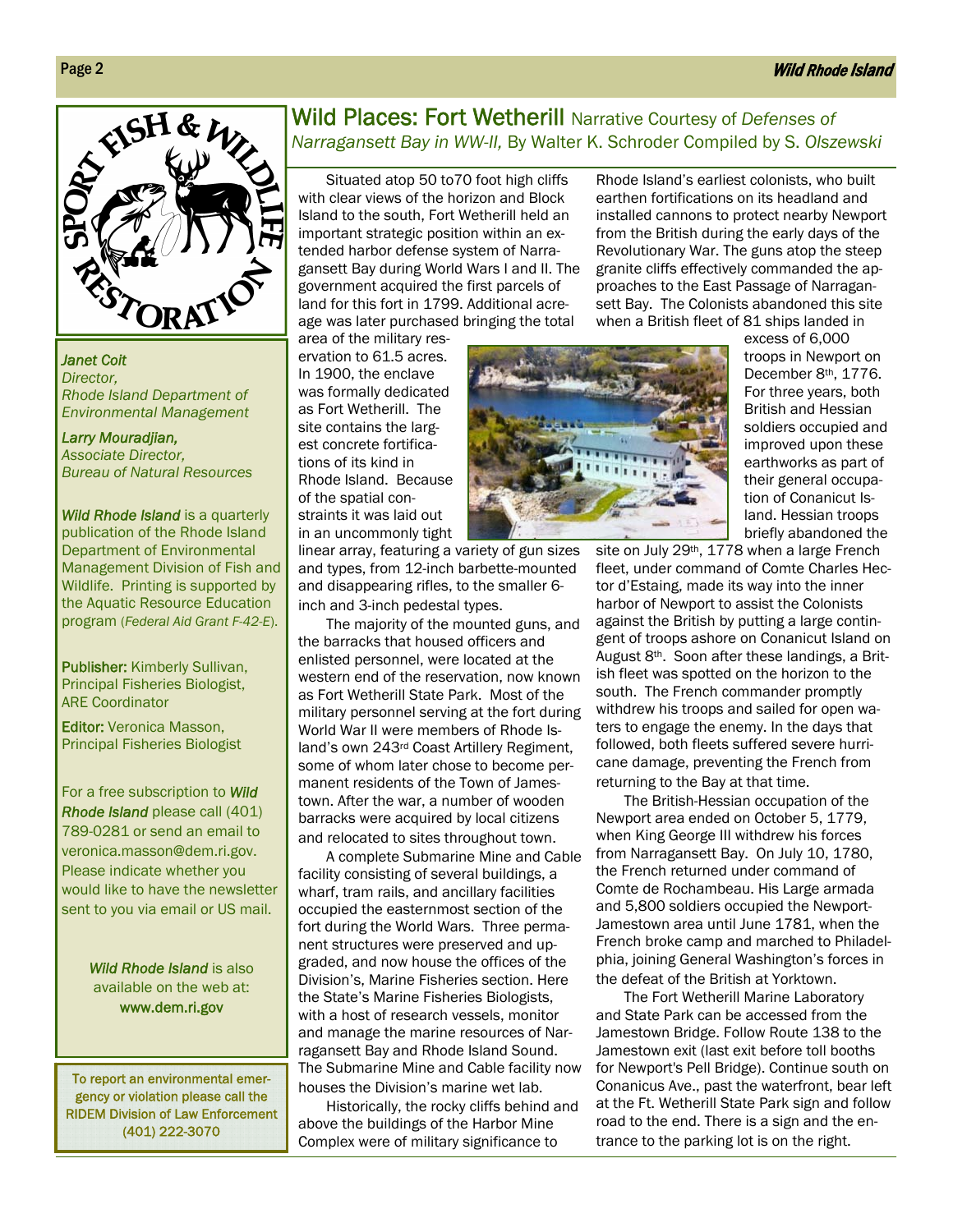### Those Flighty Finches! *By Christopher Raithel*

The concept of bird migration was once very controversial. Even though it was obvious to early naturalists that birds disappeared seasonally, it was thought that they might hunker down in holes (or even under water) to spend the winter.

We now understand that many birds, at least those in non-equatorial areas, make repeated seasonal movements that we refer to as migrations. We recognize and accept the periodicity of birds such as warblers - they are not here all winter, they show up, stay a while and then are gone. Other northern species that do not nest in Rhode Island appear in fall, stay for the winter and then depart in the spring. The White-throated Sparrow and Junco are two examples off this latter pattern.

Apart from this "typical" migratory pattern, other groups of birds are more peripatetic; that is, they come and go in a very irregular fashion. Such bird flights are referred to as "irruptive" and are characteristic of most types of finches but also exist in other such disparate species as owls, raptors and even woodpeckers. In this area, birds with irruptive migrations typically nest in subarctic regions and usually stay home for the winter, or at least move only slightly. However, in some years they move south in vast numbers and penetrate the continent much farther south than usual. The reasons for such movements are not fully understood but vacillating food resources, snowpack in northern climes, and continental fluctuations in their populations are all probable contributors.

Because it is true that absence makes the heart grow fonder, these birds are among the most sought-after Rhode Island denizens because they may not appear in Rhode Island for several years, if not decades, at a time. When they do appear *en masse*, it can be a once or twice-in-a-lifetime event. What is even more fascinating (or frustrating, as the case may be) for local bird watchers is that irruptions are not very predictable and the various species move on different schedules. The inevitable result of all the overlapping irregularities is that sometimes all the stars align and there are a lot of birds around, and in other years nothing lines up and there are none.

The winter of 2009-2010 was a non-year for irruptive species. Most finches, winter owls, and northern raptors stayed home, making for a very lean winter season for local observers. The birds were probably fine – they just weren't in Rhode Island or anywhere close. By contrast, the winter of 2010-2011 is shaping up (at least at the time of this writing) as a more interesting year for irruptions, with vanguards of several species, including Pine Siskins, Purple Finches, Evening Grosbeaks, and Crossbills already present in the state. Even several species of woodpeckers and nuthatches seem to be busting out this year. So take a second look at your bird feeders this year – you might see something very unusual.

Answers to Bird Match on page 7: Cardinal 5, Blue Jay 3, Black-Capped Chickadee 6, Tufted Titmouse 2, Dark-Eyed Junco 4, Mourning Dove 1.



Above: The strikingly clad Evening Grosbeak was formerly a more frequent visitor to winter feeders. It has apparently declined in recent decades and is now only rarely seen in the state.



Above: The White-winged Crossbills are very irregular visitors to Rhode Island, but when they come they can be abundant. Crossbills have beaks specialized for prying open pine cones.



Above: The majestic Pine Grosbeak is one of Rhode Island's rarest winter finches. They are sometimes found in old orchards or ornamental trees where fruit remains on the branches.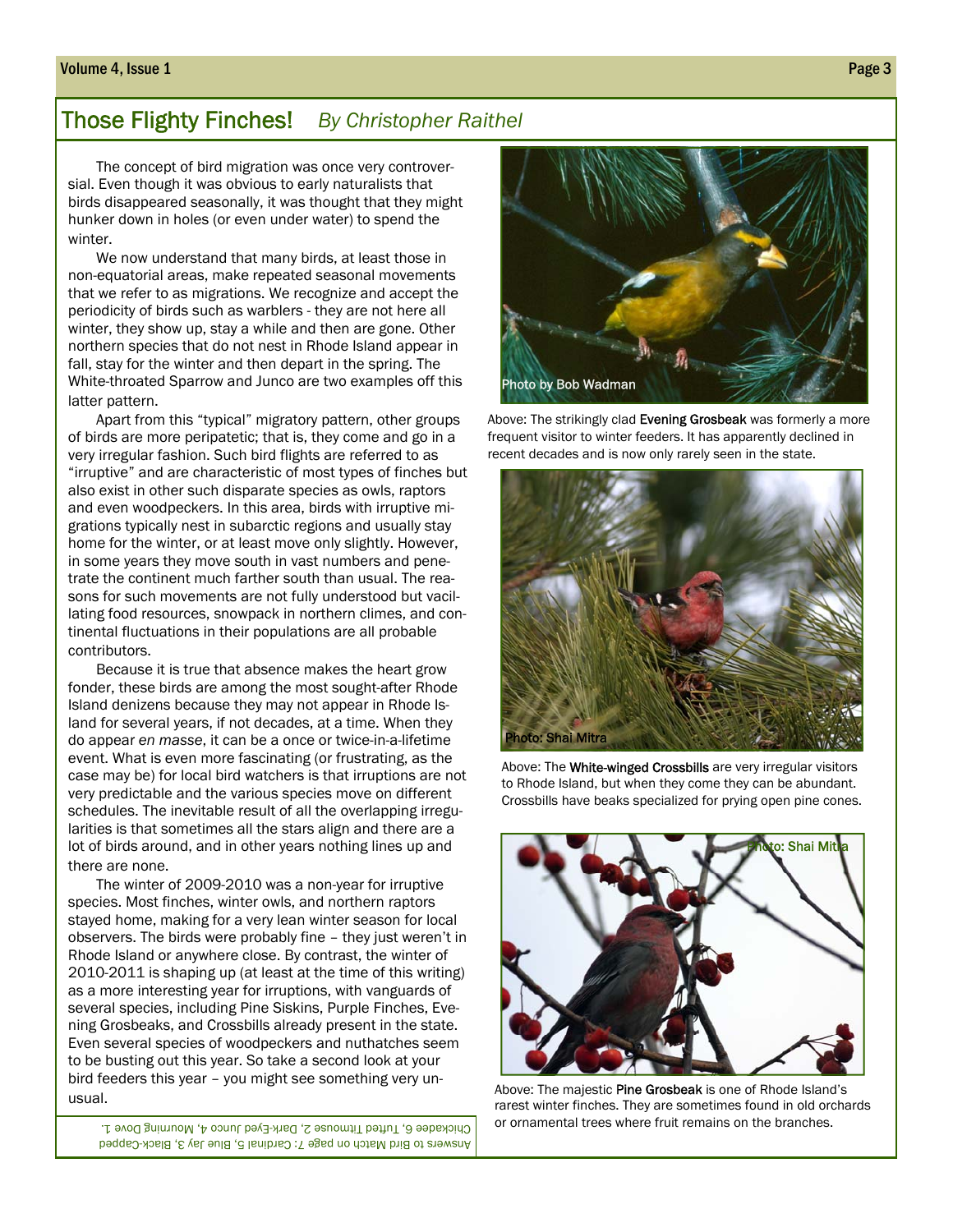### Wild Rhode Island

### Deer Management in Rhode Island: A Crossroads of Issues *by Brian Tefft (cont. from page 1)*

billion dollars in damage to vehicles. In Rhode Island, deer-auto collisions have increased significantly each of the last several years with a 9% increase recorded from 2008 to 2009. During that same period deer nuisance complaints by farmers rose and RI's rate of Lyme disease was one of the highest in the country.

Hunters in Rhode Island enjoy the challenge of hunting whitetail and each hunting season our dedicated hunters spend many hours in the field harvesting deer. Approximately 17,000 permits to take deer are issued each year by DEM, resulting in an annual harvest that has ranged from 2500 to 3000 deer in the past few years. Hunters are the most viable and important method of deer population control we have because they absorb all of the costs associated with population control.

DEM reviewed and revised its deer management strategy this year. The approach was based on an analysis of habitat, deer harvest demographics and deer-auto collision data. The analysis found that the harvest of deer per square mile of habitat in the larger western rural towns was significantly higher and the number of road killed deer per square mile of habitat significantly lower

when compared to the urban-suburban communities surrounding Narragansett Bay. In the rural western half of the state the combination of large public land holdings and open private lands make access for hunting more feasible than in the more densely developed eastern zone. The resulting town-by-town profile of harvest vs. road kill enabled a logical division of deer management zones to begin the process of reducing deer overabundance and increasing sustainability. In deer management Zone 1 (suburban and coastal RI), low or no deer harvest (range 0 to 4.6 per mi sq) and road kills of 2 to 6.5 deer per square mile were found. In deer management Zone 2 (rural communities), deer harvests of 4 to 6 deer per square mile of habitat and road kills of <1 to 1.7 deer per square mile were found. The management



### 2010 Deer Management Zones



goals for each of the two zones were established to reduce road kills to <1.5 per square mile in Zone 1 and to <1.0 per square mile in Zone 2.

 The strategy also includes a primary goal of increasing hunter success in zones where hunting may be restricted or access is limited, focusing on archery as a primary management tool. Other management goals include: providing extra incentives and longer seasons to hunt; directing harvest to areas with "too many deer"; reducing the road kill index to specific target levels; and reducing nuisance complaints. The strategy also employs annual monitoring of herd density (aerial survey) to help refine management strategies. Consistent reporting of results will allow us to both measure success to adjust management as necessary.

 To achieve management goals, a number of changes were incorporated into the hunting regulations in our first year. These changes include an early opening of the archery deer season on September 15 statewide, and re-defining the "earn a buck" provision for Zone 1, which requires archers to harvest an antlerless deer prior to harvest of any buck. We also offered a free either sex "replacement tag" to any hunter harvesting two antlerless deer in Zone 1 on private lands. The zone manage-

ment system also permitted avid hunters who hunted in both management Zones 1 and 2 to harvest additional animals up to the bag limits for that particular zone. We hope that

these changes will begin to encourage and increase hunter success in the areas where deer are over-abundant. Other hunting techniques and strategies are under consideration to improve hunter success in urban deer management problem areas. This process will be adaptive and dynamic as we grapple to manage and reduce deer over-abundance in the state. Our determination and success is necessary for public health and safety, for the ecological health of forest lands and to sustain a healthy deer population. Our goal is to achieve a quality deer management program that maintains deer densities at ecologically sound levels and maintains a quality hunting program for whitetail deer. We recognize that the strong tradition of deer hunting in Rhode Island and the important role hunters play in population regulation.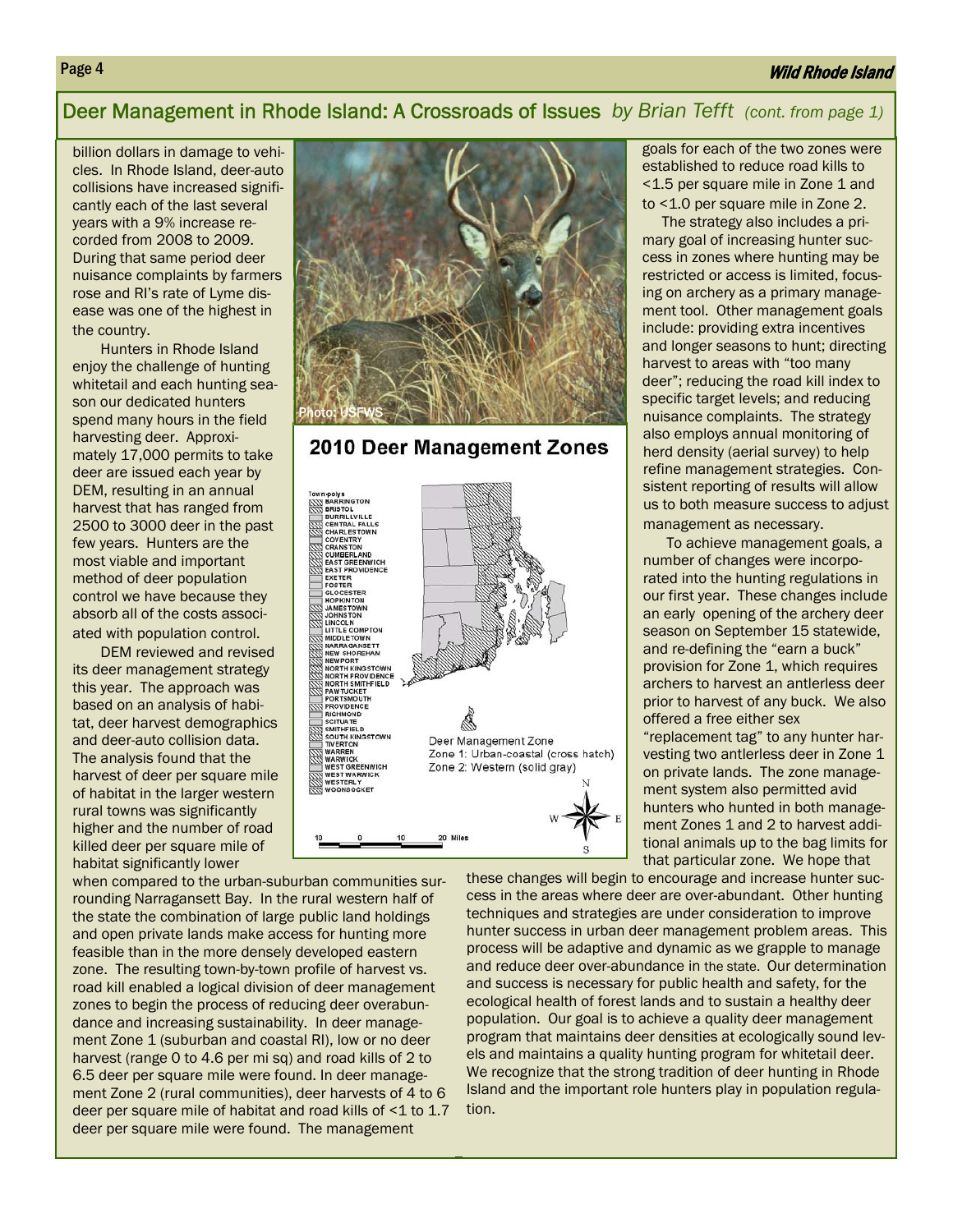### Volume 4, Issue 1 Page 5

### Factors Influencing the Distribution of Freshwater Fish *by Alan Libby cont. from page 1*

covered by a glacier was forced to retreat when the advancing ice sheet scoured the land beneath it, pushing forward both earth and stone. The effects of this sheet of ice can be seen along the southern New England coast in the form of a terminal moraine that stretches from Cape Cod and the islands of Martha's Vineyard and Nantucket to Block Island and Long Island.

When temperatures moderated and the glacier began to recede, fish inhabiting refugia on the coastal plains of the Atlantic, located south of the glacier, moved into the newly formed rivers and streams (i.e., routes) created by glacial meltwater. They then recolonized the freshwaters of southern New England that were now expanding as the ice sheet melted. The distribution of four such species, the banded sunfish (*Enneacanthus obesus*), swamp darter (*Etheostoma fusiforme*), redbreast sunfish (*Lepomis auritus*), and American brook lamprey (*Lampetra appendix*) in CT, RI, and MA may have been influenced by the refugia they inhabited and the routes utilized.

The distribution of banded sunfish and swamp darter in southern New England, for example, is limited to eastern CT, all of RI, and the eastern half of MA. The distribution of the redbreast sunfish, on the other hand, is limited to all of CT, western RI (top map), and in most of MA except for its easternmost areas. The distribution of the American brook lamprey is limited in RI, CT, and MA. In RI it is only found in a few tributaries of the Blackstone River, which flows through the northeastern part of the state (top map).



Anthropogenic factors influencing the distribution of freshwater fish include dam construction and the introduction of fish from areas outside their natural or normal range, where they can outcompete native species for habitat and food. Large-scale construction of dams in RI began with the

Industrial Revolution in the 1790s. At present there are approximately 600 dams in the state. Dams not only convert free-flowing streams into lentic habitat and raise water temperatures, but also act as barriers by impeding or blocking the reproductive migrations of diadromous fish (fish that spend a portion of their life in both freshwater and salt). American shad (*Alosa sapidissima*) and Atlantic salmon (*Salmo salar*), which presently are only able to return to the Pawcatuck River to spawn, once immigrated into the Blackstone and Pawtuxet Rivers before impassible dams at the mouths of these rivers blocked their access and, consequently, are no longer found in these systems.

Numerous dams on the Blackstone and Pawtuxet Rivers have impeded the upstream migrations of the American eel (*Anguilla rostrata*) from Narragansett Bay in these two large watersheds (bottom map), which can be noted by the absence of dots in the upper half of the map.

 The fragmentation of lotic habitat by dams and culverts has also impeded or blocked the movement of non-diadromous riverine species to habitat critical to their existence. Species such as the brook trout (resident populations) and white sucker (*Catostomus commersoni*) regularly migrate to and from areas having preferred spawning, over-wintering, or feeding habitat.

### **Bibliography**

Hartel, K.E., D.B. Halliwell, and A.E. Launer. 2002. Inland Fishes of Massachusetts. Lincoln, MA. Massachusetts Audubon Society.

Jacobs, R.P. and E.B. O'Donnell. 2009. *A*  Pictorial Guide to Freshwater Fishes of Connecticut. Bulletin 42. Hartford, CT. Connecticut Department of Environmental Protection..

Schmidt, R. E. 1986. Zoogeography of the Northern Appalachians in: The Zoogeography of North American Freshwater Fishes. C.H. Hocutt and E.O. Wiley, eds. John Wiley & Sons, New York. 137-159.

Whitworth, W. R. 1996. Freshwater Fishes of Connecticut. Bulletin 114 of the State Geological and Natural History Survey of Connecticut and Department of Environmental Protection, Hartford, CT.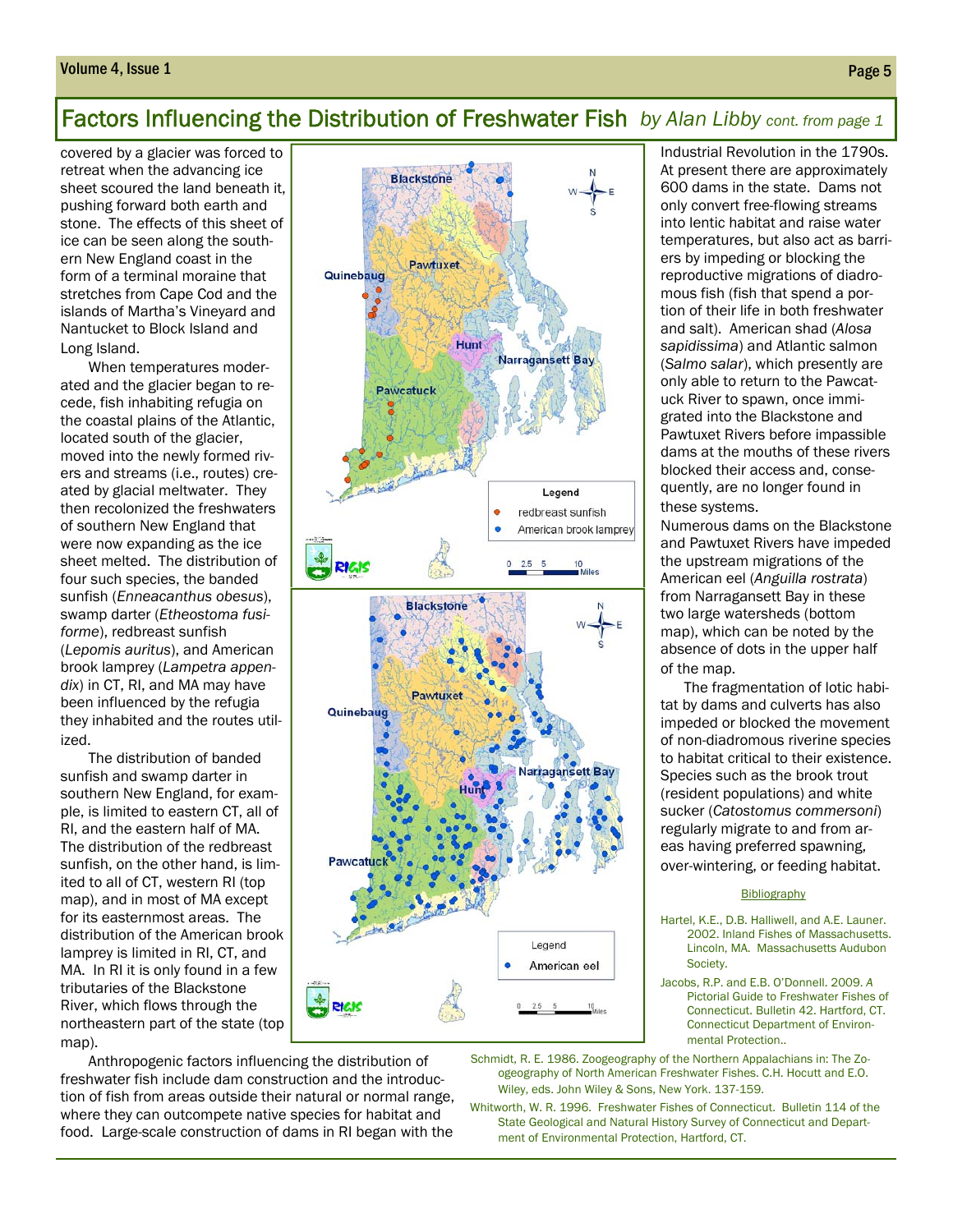### The ARE Program: A Wealth of Resources for RI Teachers *by Kimberly Sullivan*



 For over 25 years the DEM Division of Fish and Wildlife has offered environmental education opportunities to people of all ages via the Aquatic Resource Education (ARE) program. This program is fully funded by the Sportfish Restoration Program from the US Fish and Wildlife Service. The many classes offered provide Rhode Islanders with a chance to become stewards of their waterways through a variety of teacher training workshops, fishing and fly-tying classes, ecological and conservation programs, aquaculture programming, and appearances at various shows and events. This article serves as an overview of the various types of programming available through the Aquatic Resource Education program. If you would like further information, please

contact Kimberly Sullivan, the ARE Coordinator, at kimberly.sullivan@dem.ri.gov or 401-539-7333. For upcoming ARE events, visit http://www.dem.ri.gov/programs/bnatres/fishwild/fwevents.htm.



### **Learn To Fish!**

Whether you are looking to bring a group to fish or learn the art of fly tying, the ARE program has much to offer. Our fishing programs are focused on teaching stewardship using safe, responsible fish-

ing techniques.

*Group Freshwater Fishing*: The ARE pond located at the Carolina Trout Hatchery offers a safe and wheel-chair accessible location to teach young and old to spin-cast. Trained personnel teach the basics of fishing and the location easily hosts groups of 10-25 people. The program is free of charge and we provide all bait, rods, and tackle.

*Surf Fishing*: As the Ocean State, Rhode Island has miles of coastline and plentiful populations of migrating Striped Bass and Bluefish. The ARE program hosts evening surf casting programs throughout the spring, summer and fall. These workshops are designed to acquaint you with various methods of marine fishing, including the type of equipment needed and basic knots needed for fishing, and then provide you with hands-on casting and

fishing experience. Families with children over 10 are welcome. Fee applies.

*Ice Fishing*: Too cold to fish? Nah… not when there is safe ice on the ponds. Held on Saturday mornings in the winter, this program is a crash course in ice fishing, covering all the basics from ice safety to the equipment and bait needed for a fun

day of fishing. Depending on ice conditions, participants will be able to fish for bass and trout in a stocked pond.

*Fly Fishing*: The ARE Fly Fishing class offers training in both freshwater and saltwater fly fishing. The all day programs give participants a chance to learn about the art of fly fishing, what they need to get out on the water, how to tie a fly, and how to cast. Trained volunteer instructors work with participants and help them fish local waterways. Families with children over 10 are welcome. Fee applies.

*Fly Tying*: As the weather turns cold, the ARE program offers chances to tie flies for your springtime fishing ventures. The annual Fall Fly Tying series allows beginner and intermediate fly fishers the opportunity to tie flies for the upcoming fishing season through a number of evening classes. Fee applies.

### **Free Teacher Training Workshops**

The ARE program offers *free* teacher training workshops to Rhode Island's teachers, camp counselors, scout leaders, and other interested instructors in various curricula including the popular *Project WILD/ WILD Aquatic, WOW! The* 

*Wonders of Wetlands, Project WET*, and the new pre-school curriculum *Growing Up WILD*. These 3 or 6 hour workshops offer teachers Pre K-12 opportunities to teach students about the environment with fun and engaging activities.

The ARE program also trains middle and high school teachers in the experiential *Salmon in the Classroom* and *Trout in the Classroom* projects. Elementary teachers can be trained in the *Raising Horseshoe Crabs*. These unique programs offer students a chance to learn about and raise living aquatic creatures in the classroom and then release them into Rhode Island's beautiful streams, rivers and bays.

### **Marine Ecology, Freshwater Ecology & Conservation Programs**

Take your class or scout troop on an adventure to one of Rhode Island's natural resources. Whether you are interested in the marine communities along the coastline or in local streams, we can help.



*Beach Exploration and Salt Marsh Tour*: For over 20 years we have been bringing groups to Point Judith Pond and Succotash Salt Marsh by the Jerusalem Coastal Lab. This area provides a safe place for students to explore the creatures of the sea and salt marsh. Children participate in beach seining, a walk through the marsh and a scavenger hunt. The 3-hour program allows ample time for students to get a hands-on look at a variety of Rhode Island's marine habitats.

*Water Quality*: If you are interested in the quality of your local freshwater stream, the ARE Coordinator can suggest safe spots for water testing and lead your group on an exploration of the various creatures that live there and explain how biologists can use these critters to determine water quality.

*Fish Ladders:* Wonder what all those fishways are doing in your local streams and rivers? The ARE program has recently added a 'Ladder Tour' to its list of available activities. The tour covers the history of Rhode Island streams, the purpose of dams, what effects the dams have on fish populations, and the purpose and dynamics of the fishways.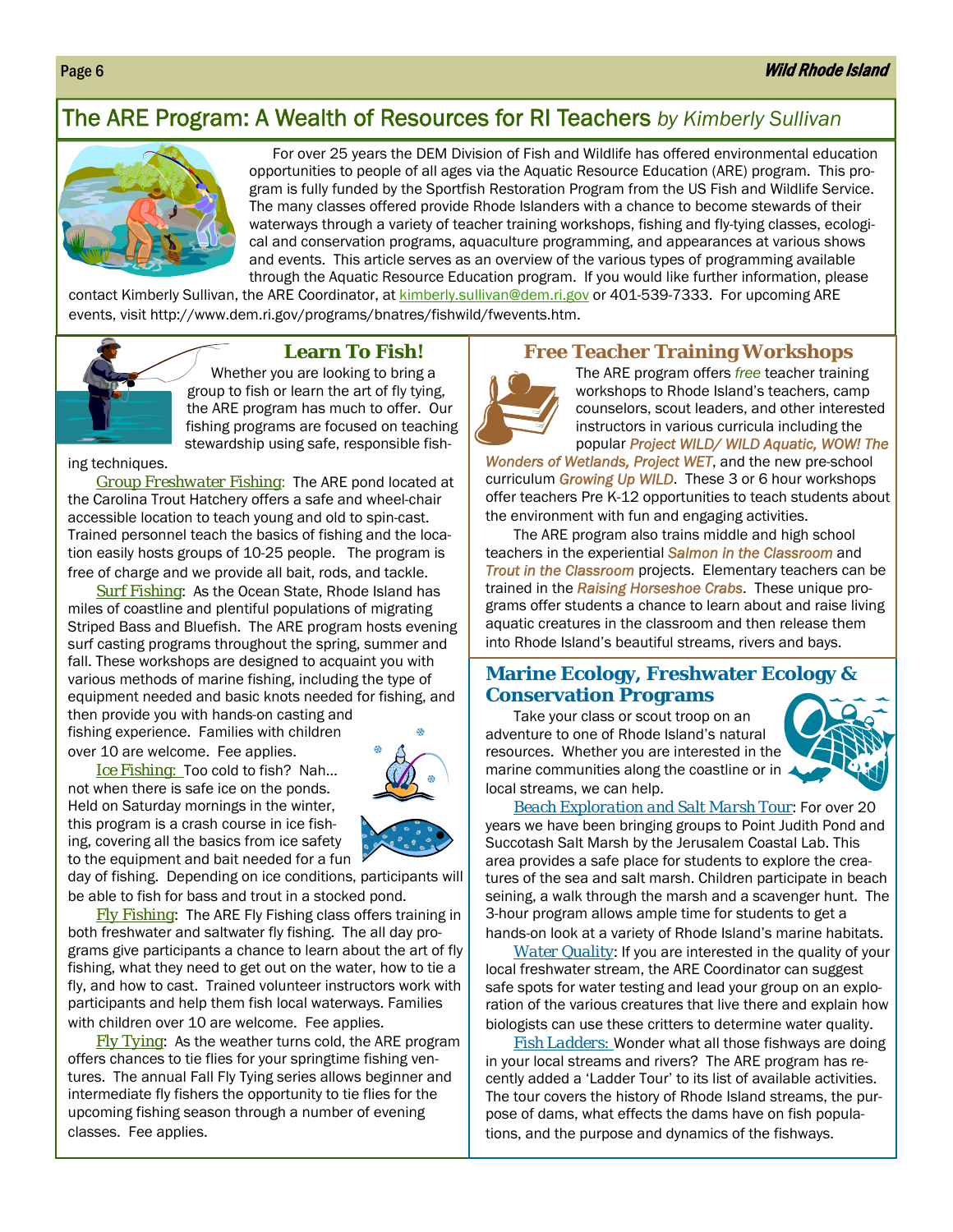### **Volume 4, Issue 1** Page 7 **Page 7**

### Kids Corner! *Presented by the Aquatic Resource Education Program*

2

4



Winter is here! That means skating, sledding, and building snowmen! As you warm up with a nice cup of hot chocolate, take a look outside your window at the cold and snow covered ground. Where are the animals? How do they warm up? What are the birds doing? While some animals hibernate and others migrate to warmer climates, some birds come to New England to wait out the winter. Check them out! **WILD BIRD MATCH: Who might stop by your feeder? Some Can you match the bird name to its picture? Place the number of the picture next to its name: Answers on**  3

**page 3.** 

**Cardinal \_\_\_\_\_\_,** 

**Blue Jay \_\_\_\_\_\_,** 

**Black-Capped Chicka-**

**dee\_\_\_\_\_\_\_,** 

**Tufted Titmouse \_\_\_\_\_,** 

**Dark-Eyed Junco \_\_\_\_\_** 

### **Wild Craft: Make a bird feeder and invite the birds to your house!**

### **Bird Feeder #1**

Materials: Large Pine cone, String, Peanut Butter, Birdseed.

- 1. Attach string to pine cone.
- 2. Spread peanut butter all over pine cone.
- 3. Roll pinecone in birdseed.
- 4. Hang from a tree and watch the birds eat!

### **Bird Feeder #2**

Materials: Orange, string, peanut butter, birdseed.



- 1. Cut orange in half and hollow out the rind so that it makes a bowl shape.
- 2. Attach string to each half of orange rind.
- 3. Spread plenty of peanut butter on the inside of the orange rind.
- 3. Fill the orange bowl with bird seed
- 4. Place in a tree or on a picnic table



Photo: K. Thomas Photo: USFWS



### **LET'S GO ICE FISHING!**

Three friends set up ice fishing rigs over 3 different holes. One caught a fish but the fish tangled up all 3 lines. The 3 flags went up but who caught the fish? Trace the lines to find out who caught the fish.. **Come Ice fish with us on Saturday, January 29, 2011, 9am-12pm. See calendar on page 8 for more info.**